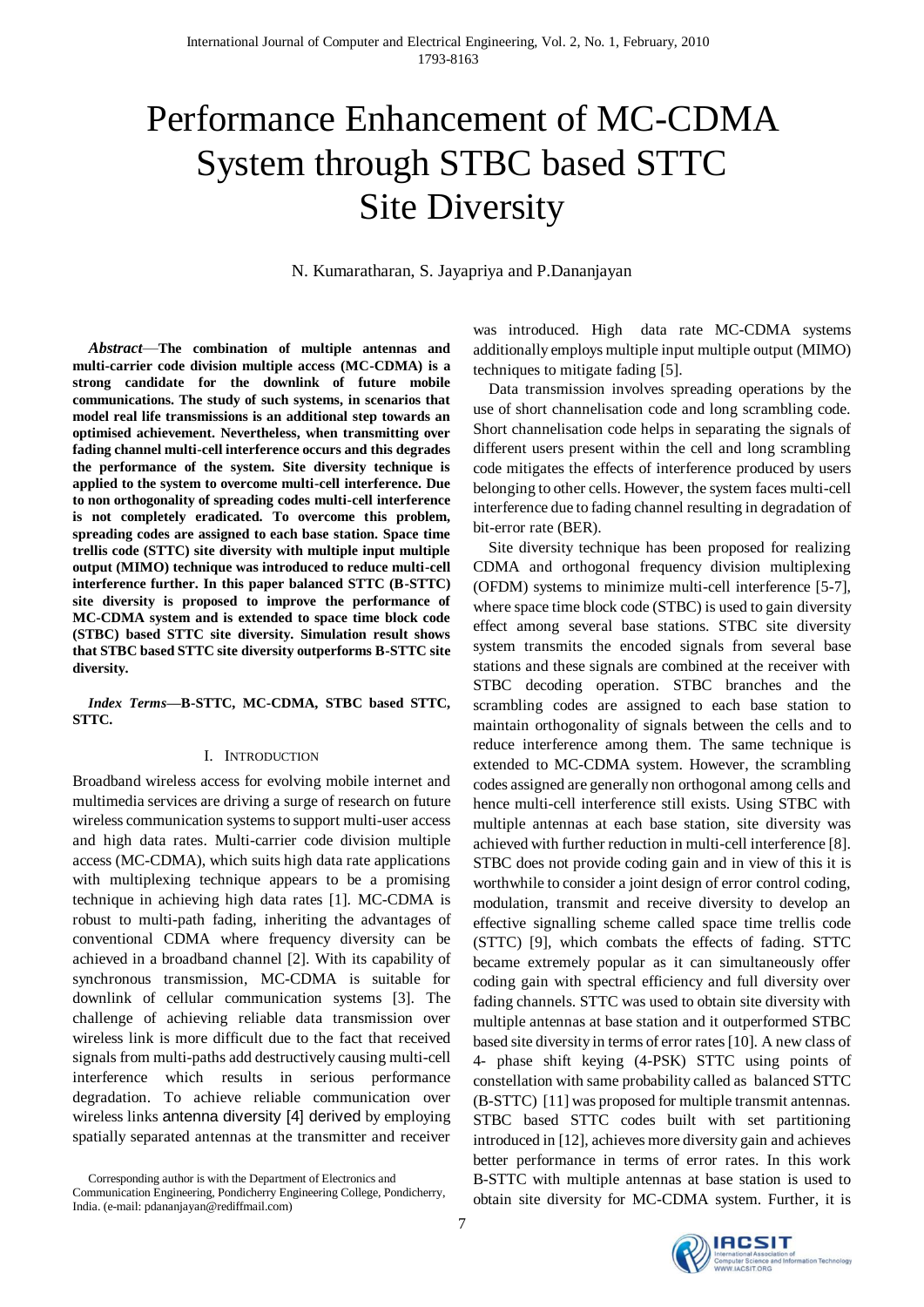extended to STBC based STTC to obtain site diversity.

## II. STTC SITE DIVERSITY TECHNIQUE FOR MC-CDMA SYSTEM

The system model of space-time trellis coded modulation with *N* transmit antennas and *M* receive antennas are shown in Fig.1 and 2 respectively. The information symbol *s( l )* at time *l* is encoded by the space-time encoder as *N* complex base-band symbols. Each base-band symbol  $c_i(l)$  is transmitted simultaneously from different antenna. A space-time code symbol *c(l)* is an *N* column vector  $c(l) = [c_1(l), c_2(l), ..., c_N(l)]$ . The signal obtained at the receive antenna is superposition of the faded version of the signals from *N* transmit antennas. The received signal at antenna *j* is given as

$$
r_j(l) = \sqrt{E_s} h_{ij}(l) c_i(l) + n_j(l), i = 1,...,N; j = 1,...,M
$$
 (1)  
where  $E_s$  is the average energy of the signal constellation

 $h_{ij}(l)$  is the path gain at time *l* 

 $n_j$  (l) is the noise present at the receive antenna at time *l*.



Figure 1. Block diagram of STTC transmitter



Figure 2. Block diagram of STTC receiver

The space-time decoder needs to know the path gains, also called channel state information (CSI), to decode the transmitted codeword. The received signal  $r_i(l)$  is weighted by the path gains and the Euclidean distance is used as the input to the maximum likelihood vector detector for decoding process.

STTC often described by the trellis diagram as illustrated in Fig.3 or the encoder structure for generator matrix as given in Fig.4 for 4-state STTC with two-transmit antennas. The trellis diagram is similar to those used in the trellis coded modulation (TCM). State bits are shown at the right of the trellis; each line represents a possible transition with the input bits shown besides the line. Current state outputs and inputs are shown in the matrix at the left of the trellis and are grouped together for different transmit antennas. Symbol bits are fed as input to the upper and lower branches. The branch coefficients are arranged alternatively in the generator matrix, with  $a_i$  representing the most significant bit and  $b_i$ , the least significant bit. The output of the encoder is computed as

computed as  
\n
$$
x_t^k = \left(\sum_{p=0}^{v^1} I_{t-p}^1 a_{t-p}^k + \sum_{q=0}^{v^2} I_{t-p}^2 b_{t-q}^k\right) \mod 4, k = 1, 2
$$
\n(2)





Figure 3. Trellis diagram for STTC



Figure 4. Matrix generator for STTC

When a codeword  $c = (c_1, c_2, ..., c_l)$  with length *l* is transmitted the codeword length and the maximum likelihood receiver might decide erroneously in favour of another codeword  $e = (e_1, e_2, ..., e_l)$ . Matrix *B* of size  $N \times l$ was constructed with elements  $(e^i_j - e^i_j)$ ,  $i = 1,..., N$ ;  $j = 1,..., l$  and *r* denotes the rank of the matrix *B* with eigen values  $\lambda_i$ , the distance matrix *A* is calculated as  $A = B.B^*$ . With this the performance based on rank and determinant criteria and Euclidean distance criteria of space-time codes over Rayleigh fading channels, assuming perfect CSI are made available to the receiver.

When diversity gain *rM* is small, the rank and determinant criteria will determine the performance [13]. When the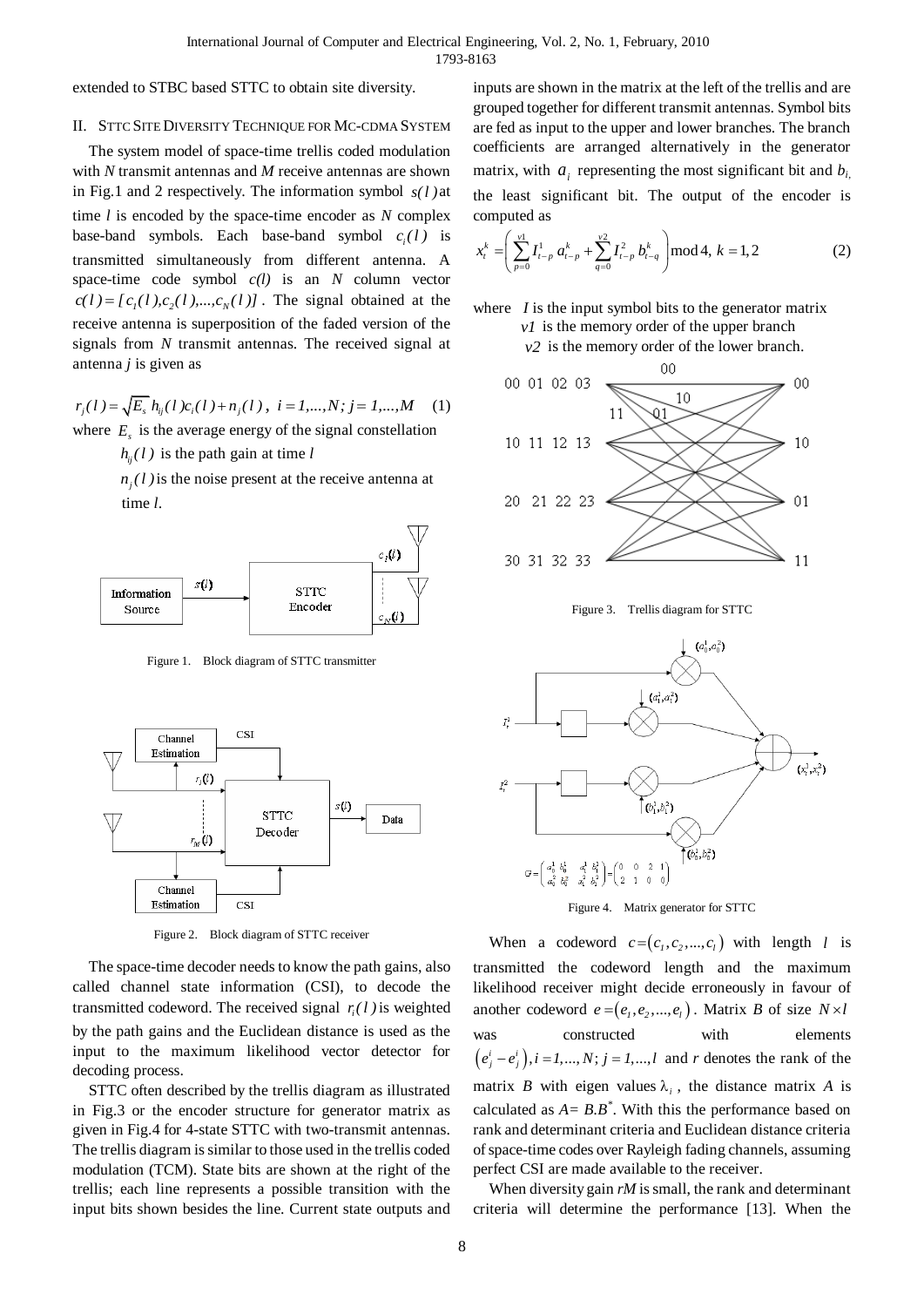(3)

diversity gain is large (with more number of antennas), the Euclidean distance criterion will determine the performance of STTC in terms of BER [14].

# III. B-STTC SITE DIVERSITY TECHNIQUE FOR MC-CDMA **SYSTEM**

A new class of 4- phase shift keying (4-PSK) STTC using points of constellation with same probability called as B-STTC [11] is proposed for multiple transmit antennas. Compared to the known codes like STBC and STTC, B-STTC offers best performance in terms of error rates and therefore systematic search for good codes can be reduced to B-STTC.

Considering a binary input data generated by a memory less source  $S = \{0, 1\}$  with equally probable symbols and the modulation for a given state  $X = [x_1, x_2, ..., x_n]^T$  with shift register realized by  $(v + I)$  blocks of *n* bits. The MIMO symbol  $Y = [y_1 \ y_2, ..., y_n]^T$  generated by the STTC encoder is given by a deterministic relation

$$
Y=C.X
$$

where *C* is the generator matrix given by  
\n
$$
C = \begin{pmatrix}\nc_{1,1}^1 \cdots c_{n,1}^1 \cdots c_{1,\nu+1}^1 \cdots c_{n,\nu+1}^1 \\
c_{1,1}^k \cdots c_{n,1}^k \cdots c_{n,\nu+1}^k \cdots c_{n,\nu+1}^k \\
c_{1,1}^{nT} \cdots c_{n,1}^{nT} \cdots c_{1,\nu+1}^{nT} \cdots c_{n,\nu+1}^{nT}\n\end{pmatrix}
$$
\n(4)

Here STTC is defined by mapping, such that state *X* associates to codeword *Y* and can be obtained for several states.

Due to the random source  $S = \{0, 1\}$ , for a given state *X* the encoder can have only 4 equally probable next states and the transition probabilities between these states corresponds to a Markov chain. The steady state probabilities of the states *X* are all equal as the matrix is symmetrical. For a balanced code, by using (3), the generated codeword *Y* is also equally probable, or in other words the generated symbols of the constellation are with equal probability.

### **Properties of Balanced STTC**

The design of the B-STTC is based on the following properties:

- *Theorem 1*: If a MIMO code with a L-length shift-register is fully balanced then  $L > L_{min}$ .
- *Theorem 2*: For a balanced MIMO code with L-length shift-register with any additional column matrix  $C_i$ , the resulting MIMO code with  $(L + 1)$  length shift-register is also balanced.

**Definition 1:** The vectors  $C_1, C_2, \ldots, C_L$  are linearly independent if

$$
x_1C_1 + x_2C_2 + \dots + x_LC_L = 0
$$
 (5)

with  $x_i \in \{0,1\}$  holds if and only if all  $x_i = 0$ 

**Definition 2:** A set of linearly independent vectors  $C_1, \ldots, C_m$ is called a base, if and only if

$$
span(c_1, c_2, ..., c_m) = \left\{ \sum_{i=1}^{m} x_i c_i / x_i \in \{0, 1\} \right\}
$$
 (6)

Balanced codes are generated based on the properties and it gives better performance compared to STTC. B-STTC is said to be fully balanced if and only if the generated codeword has the same number of occurrences. Using this B-STTC, site diversity is obtained for MC-CDMA system.

## IV. STBC BASED STTC SITE DIVERSITY TECHNIQUE FOR MC-CDMA SYSTEM

STBC based STTC built by set partitioning [12] combines the coding advantage of STTC together with diversity advantage of STBC which outperforms STTC codes. The goal of set partitioning is to achieve a better coding gain and is achieved through pairwise distance. Depending on the kind of code the pairwise distance is defined, and for STBC, it is the determinant criterion and is used to establish partitioning rules. Set partitioning is based on minimum coding gain distance (CGD). If the transmission matrix of space time code is denoted as  $c_1 = G(x_1, x_2)$ , where  $x_1, x_2$ are the transmitted symbols and  $D(c_1, c_2) = G(x_1, x_2) - G(x_1', x_2')$  represents the difference of the transmission matrices for codewords  $c_1$  and  $c_2$  then the diversity is defined by the minimum rank of the matrix  $D(c_1, c_2)$ . The minimum of the determinant of the matrix  $A(c_1, c_2) = D^H(c_1, c_2)D(c_1, c_2)$  over all possible pairs of distinct codewords  $c_1$  and  $c_2$  corresponds to the coding gain. Using this definition CGD between codewords  $(c_1, c_2)$  is given as

$$
CGD(c_1, c_2) = D^2(c_1, c_2) = \det(A(c_1, c_2))
$$
\nwhere

\n(7)

$$
A(c_1, c_2) = \begin{bmatrix} 2|z_1|^2 & -(z_3)(z_1)^* e^{i\beta} & (z_3)^*(z_1) \\ -(z_3)^*(z_1)e^{-i\beta} & |z_1|^2 + |z_3|^2 & (z_3)^*(z_1)e^{-j\alpha} \\ (z_3)(z_1)^* & (z_3)^*(z_1)e^{i\alpha} & 2|z_3|^2 \end{bmatrix}
$$
  

$$
z_1 = x_1 - x_1'; z_2 = x_2 - x_2'; z_3 = x_3 - x_3'
$$

The STBC orthogonal design coupled via symbol  $x_2$  for two transmit and receive antenna is denoted as

$$
G(x_1, x_2, x_3) = \begin{bmatrix} -x_2^* & x_1 & x_1^* e^{j\beta} \\ x_1^* & x_2 & -x_3^* \\ x_3^* e^{j\alpha} & x_3 & x_2^* \end{bmatrix}
$$
 (8)

where  $x_1$  $x_1^* e^{j\beta}$  and  $x_3$  $x_i^* e^{j\alpha}$  enable to optimise the minimum CGD within each obtained coset, angles  $(\alpha, \beta)$  belong to the constellation symbol and are used to separate the triplets of symbols which share the same second symbol.

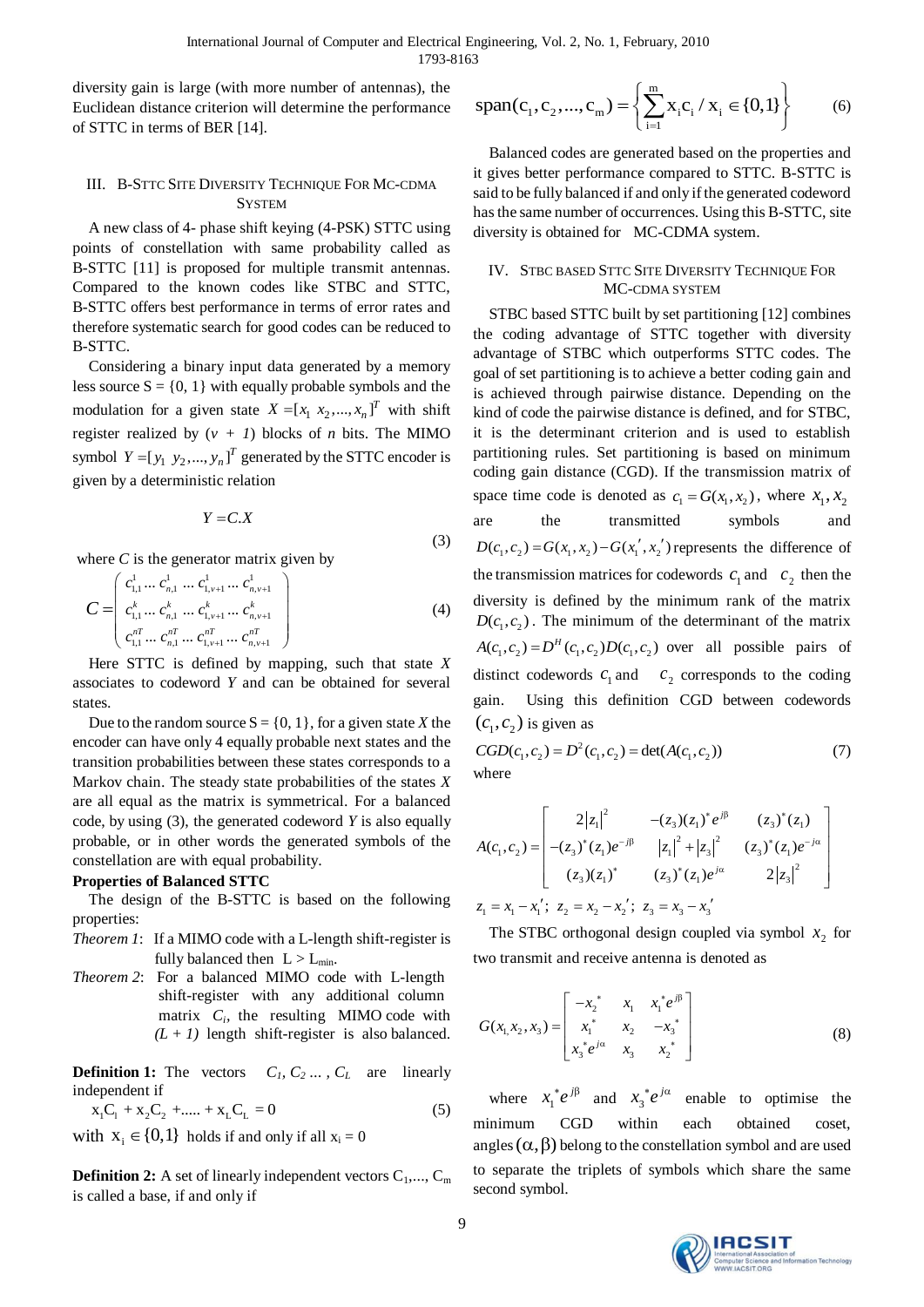The set portioning for 4-PSK constellation is obtained through the mathematical expression of  $\det(A(c_1, c_2)) = |z_1|^4 |z_3|^2 + |z_1|^2 |z_3|^4 - 2 \text{Re}[(z_3^*)^3 (z_1)^3 e^{i(\alpha-\beta)}]$ 

$$
\det(A(c_1, c_2)) = |z_1|^4 |z_3|^2 + |z_1|^2 |z_3|^4 - 2 \text{Re} \left[ (z_3^*)^3 (z_1)^3 e^{j(\alpha - \beta)} \right] \tag{9}
$$

The choice of  $(\alpha, \beta)$ , which maximises the minimum CGD within each coset is done with a sampling rate of  $\pi/16$ . However, the obtained values for  $(\alpha, \beta)$  does not correspond to 4-PSK constellation points and this entails the need for constellation expansion to use set partitioning with maximum of minimum CGD values. Applying set partitioning for 16 cosets gives a minimum CGD values of 128 and without constellation expansion, using set partitioning for the same number of cosets gives minimum CGD of 8 with  $(\alpha, \beta) = (0,0)$ .

A design with full diversity is needed to use STBC code (8) into a STTC design and in fact, achieving full diversity is equivalent to showing the determinants of matrices  $A(c_1, c_2)$ are nonzero over all possible codewords  $c_1$  and  $c_2$ . As it is the case, matrices  $A(c_1, c_2)$  should be checked that they do not loose the full rank vale when  $c_1$  and  $c_2$  belong to different cosets. To solve this unit transform matrices  $\Phi$  are assigned to each state to check that the minimum of det  $(A(c_1, c_2))$  is equal to zero when  $c_1$  belongs to coset 1 and  $c_2$  belongs to coset 2. in fact unitary matrix  $\Phi_j$  corresponds to a rotation and preserves distance among the constellation points i.e., the minimum CGD value is left unchanged by applying a unitary transform  $\Phi_j$  to  $G(x_1, x_2, x_3)$  within each coset. Search for unitary matrices are done using parameterisation [15], and along with the selected partitioning level, unit matrices whose number equal to the number of cosets with maximum separation distance are obtained. The trellis is evenly built by affecting a unitary matrix transform to each coset with each of them corresponding to a trellis' state and is transmitted. The received signal is given as

$$
Y = H\Phi_j G(x_1, x_2, x_3) + N \tag{10}
$$

where

H is the channel coefficient  $\left[ h_1^j h_2^j h_3^j \right]$ 

 $\Phi_i$  is the 3 x 3 unitary matrix used in state j

 N is the vector of additive white Guassian noise with zero mean and variance  $\sigma^2$ .

For a three receive antenna, signal obtained is given as

$$
y_1 = -h_1^j x_2^* + h_2^j x_1^* + h_3^j x_3^* e^{j\alpha} + n_1
$$
  
\n
$$
y_2 = h_1^j x_1 + h_2^j x_2 + h_3^j x_3 + n_2
$$
  
\n
$$
y_1 = h_1^j x_1^* e^{j\beta} - h_2^j x_3^* + h_3^j x_2^* + n_3
$$
\n(11)

To compute branch metrics for different symbol triplets, auxiliary quantities are obtained as

$$
y'_1 = y_1 - h_3^j x_3^* e^{j\alpha}
$$
  
\n
$$
y'_2 = y_2 - h_3^j x_3
$$
  
\n
$$
y'_3 = y_3 - h_1^j x_1^* e^{j\beta}
$$
\n(12)

With these (11) and (12) received signal is obtained by combining technique and is given as

 $Z = MX + N'$  (13) where

$$
Z = \begin{bmatrix} y_1^* h_2^j + y_2 h_1^{j*} \\ -y_1^* h_1^j + 2y_2 h_2^{j*} + y_3^* h_3^j \\ -y_3^* h_2^j + y_2 h_3^{j*} \end{bmatrix}
$$

$$
N' = \begin{bmatrix} n_1^* h_2^j + n_2 h_1^{j*} \\ -n_1^* h_1^j + 2n_2 h_2^{j*} + n_3^* h_3^j \\ -n_3^* h_2^j + n_2 h_3^{j*} \end{bmatrix}
$$

$$
M = \begin{bmatrix} |h_1^j|^2 + |h_2^j|^2 & 0 & h_3^j h_1^{j*} + h_2^j h_3^{j*} e^{-j\alpha} \\ h_1^j h_2^{j*} + h_3^j h_1^{j*} e^{-j\beta} & |h_1^j|^2 + 2|h_2^j|^2 + |h_3^j|^2 & h_3^j h_2^{j*} + h_1^j h_3^{j*} e^{-j\alpha} \\ h_1^j h_3^{j*} + h_2^j h_1^{j*} e^{-j\beta} & 0 & |h_2^j|^2 + |h_3^j|^2 \end{bmatrix}
$$

## V. SIMULATION RESULTS

The proposed site diversity for MC-CDMA system is simulated using MATLAB and the simulation parameters are given in Table 1. Fig.5 shows the BER performance with respect to energy per bits to the spectral noise density  $(E_b/N_0)$ of the system with and without diversity under Rayleigh fading channel. The diversity technique uses two antennas at the transmitter and receiver terminal. The result indicates that when diversity was used there is an improvement in BER performance of the system due to the exploitation of multiple antennas in the transmitter and receiver.

TABLE I SIMULATION PARAMETERS

| <b>Parameters</b>   | <b>Values</b>                           |
|---------------------|-----------------------------------------|
| Modulation          | 4 PSK                                   |
| Symbol length       | 64                                      |
| No.of sub-carriers  | 128                                     |
| Channel estimation  | Perfect estimation                      |
| Channelisation code | Walsh-Hadamard code of length 63        |
| Scrambling code     | Random code of length 63                |
| Channel             | Rayleigh fading channel with AWGN floor |

Performance of MC-CDMA system with STTC site diversity is evaluated by varying the transmitting and receiving antennas. Fig. 6 illustrates the performance of the system in terms of symbol error rate (SER) and signal to noise ratio (SNR) with STTC site diversity for two, three, four and five transmit and receive antennas. It is observed from the plots that the system with five transmit and receive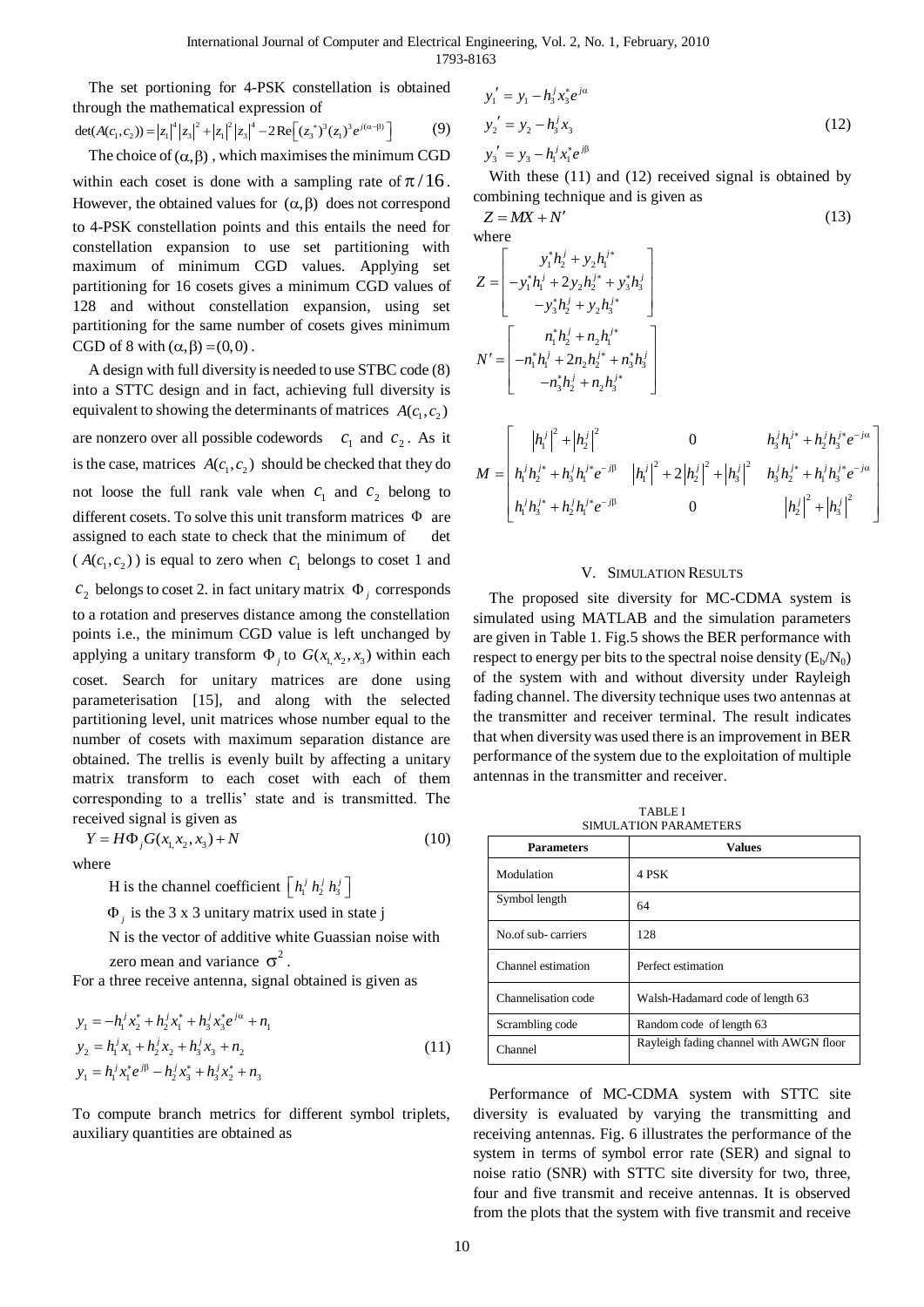antennas gives better performance in SER when compared to the system with two, three and four antennas. The improvement in SER for the larger number of antennas is due to the maximum utilisation of diversity. The maximum number of antennas used for simulation is restricted to five as further increase of it introduces hardware complexity and increases the cost of the system.



Figure 5. Performance of the system with and without diversity

Fig. 7 depicts SER versus SNR performance of the system with B-STTC site diversity for various numbers of antennas. The result portrays that the SER of the system with five transmit and receive antennas outperforms two, three and four transmit and receive antennas. Fig. 8 renders the same scenario of the system with STBC based STTC site diversity for different antennas. Similar conditions of diversity utilisation observed in Fig.6 and 7 are noticed here irrespective of the coding techniques used for site diversity i.e. improvement of SER is noticed clearly when there is increase in number of antennas.



Figure 6. Performance of the system with STTC site diversity for

#### various antennas

SER performance is compared for STTC, B-STTC and STBC based STTC site diversity of the system for different transmit and receive antennas in Fig. 9. It is vivid that B-STTC based site diversity outperforms STTC based site diversity as it achieves better coding rate compared to STTC since they use points of the constellation with equal probability. STBC based STTC site diversity outperforms B-STTC site diversity as it gains additional diversity gain. It clearly highlights that the STBC based STTC site diversity is provides better performance and is best opted for the system.



Figure 7. Performance of the system with B-STTC site diversity for various antennas



Figure 8. Performance of the system with STBC based STTC site diversity for various antennas